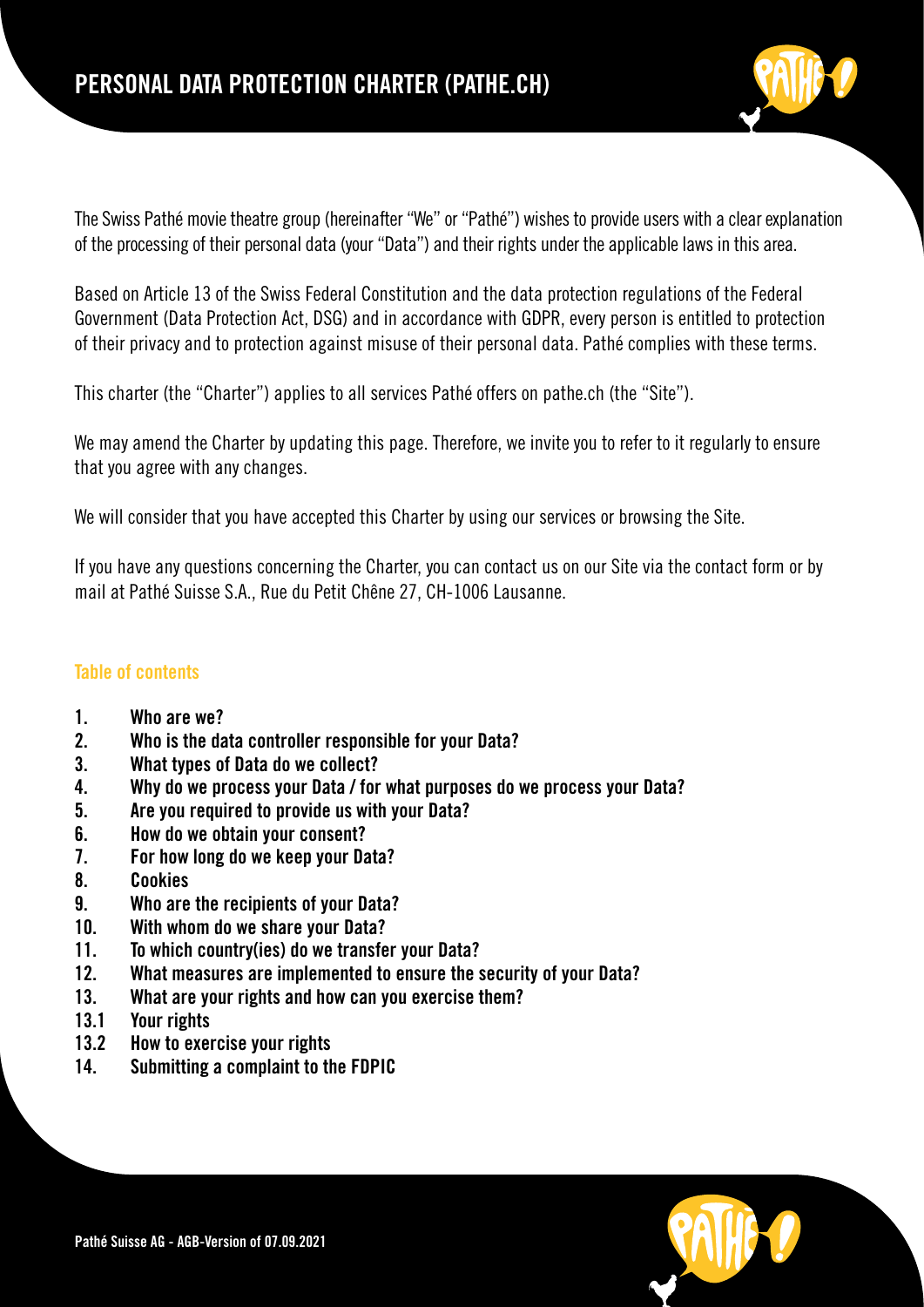## Data collected

When you use the contact form, we collect your first name, last name and email address, if you agree to provide them.

While you browse, we collect your IP address.

We collect your personal data such as your first and last name, telephone number, email address and/or postal address when you send us your CV or any other document containing personal data (i.e. any information about a natural person who is identified or identifiable, directly or indirectly, by reference to an identification number or to one or more factors specific to such person).

## What we do with your data

Collecting your data via the contact form enables us to answer your questions and send you documents.

Collecting your IP address enables us to generate statistics on the use of the Site and visits to the various sections of the Site.

Collecting your first and last name, telephone number, email address and postal address, as indicated on your CV or any other document that you send us, enables us to contact you to discuss the documents submitted.

## Data recipients

Your data is provided to various Pathé departments depending on the nature of your request (Human Resources, Production, Video, Programming, Marketing, Communication).

# Location of your data and transfers

We keep your data that we collect on http://www.pathe.ch/ site in Switzerland.

The IT infrastructure on which the https://www.pathe.ch/ website is hosted is maintained in Switzerland and outside by one of our service providers.

We use Google Analytics. For more information about the hosting and transfer of your personal data, please refer to Google's policy: https://support.google.com/analytics/answer/6004245?hl=en

# Configuring your options

You can configure your consents at any time in the "Configure your Cookies" section of our https://www.pathe.ch website.

# How to contact us

If you have any questions concerning the Charter, you can contact us via the contact form or by mail at Pathé Suisse S.A., Rue du Petit-Chêne 27, CH-1006 Lausanne.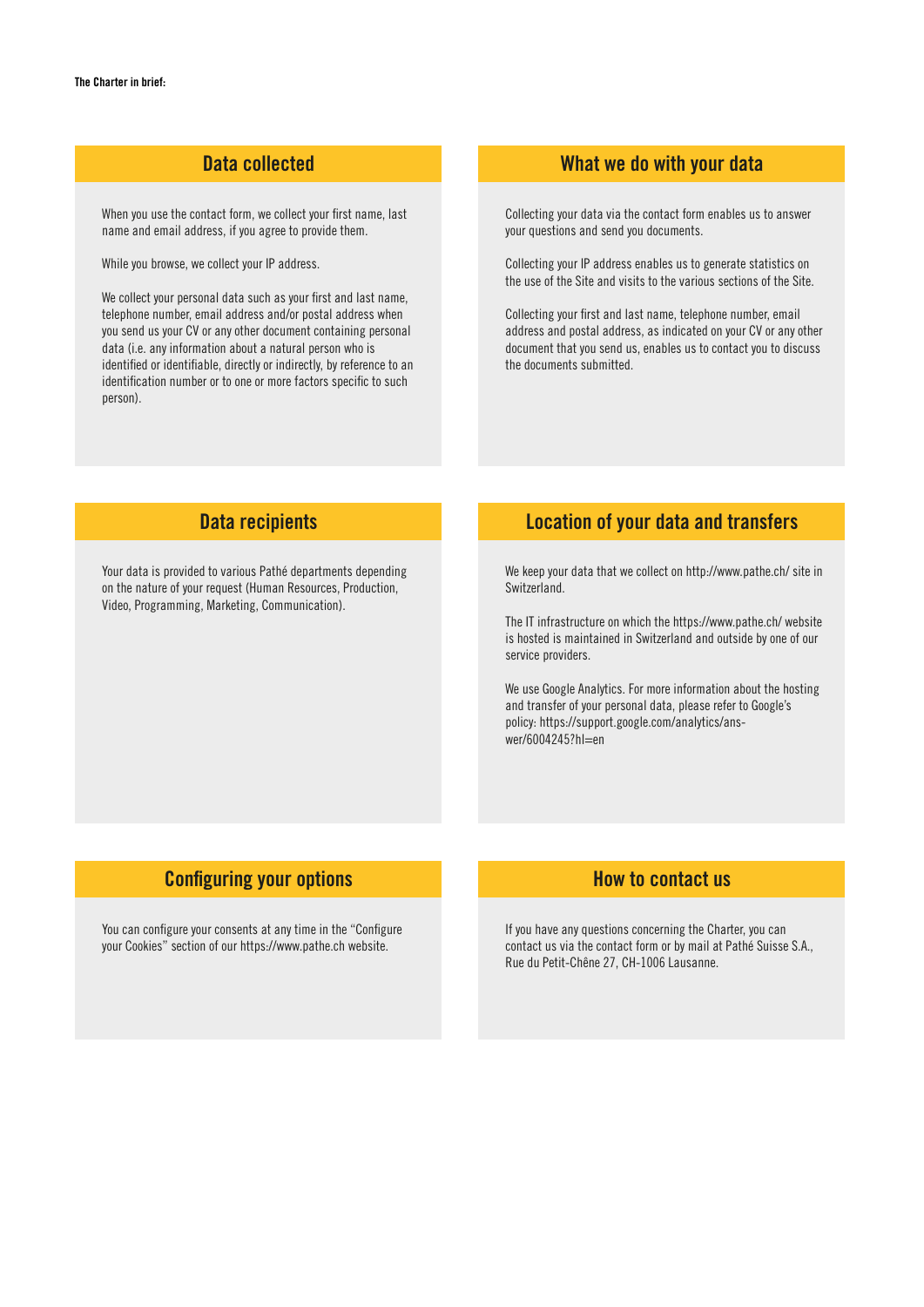### 1. Who are we?

Pathé is a French company and a leader in the European film industry, whose business covers film production and distribution and the operation of cinemas. In Switzerland, Pathé operates several movie theatres in various cantons through the Swiss company Pathé Suisse S.A. in Lausanne (VD). Pathé Suisse S.A. publishes and manages the https://www. pathe.ch website.

#### 2. Who is the data controller responsible for your Data?

The data controller responsible for your Data is Pathé Suisse S.A., a registered Swiss company (located at Rue du Petit-Chêne 27, CH-1006 Lausanne) and its subsidiaries, the following companies: Pathé Romandie Sàrl, Pathé Flonplex S.A., Pathé Westside AG, Pathé Küchlin AG, Pathé Dietlikon AG, Pathé Ebikon AG and Pathé Spreitenbach AG.

### 3. What types of Data do we collect?

We collect various types of information about you:

- Automatically when you access the Site: your IP address, technical information about your browser and terminal, as well as browsing data;
- When you contact our departments via the contact form available online on our Site: your first and last name, email address and information concerning your request, as well as any related attachments (CV, script, images, etc.), which may also contain your postal address or telephone number. We keep the Data concerning the history of our exchanges in order to respond thereto more efficiently.

#### 4. Why do we process your Data and for what purpose(s)?

We use and process your Data for several reasons:

-To manage requests you submit via the contact form to the various Pathé departments concerned;

- -To carry out statistical studies, in particular to better meet your expectations.
- -To improve the Site and your browsing experience.

-For marketing purposes, in particular for the development of customized offers

### 5. Are you required to provide us with your Data?

No legal obligation requires you to provide us with information about yourself. However, we will be unable to respond to your request if you do not provide us with the information described as mandatory on our contact form. You are free to provide us with Data described as optional. Collecting such Data enables us to improve the Site and your browsing experience on the Site.

#### 6. How do we obtain your consent?

We will only collect, process and use your Data after having obtained your clear, explicit and unequivocal consent. We obtain you consent in the following ways:

-when you accept web browser cookies in accordance with Section 8 of this Charter; -when you use the contact form.

### 7. For how long do we keep your Data?

Your Data will be kept for the time necessary to respond to your requests or for the time required to manage the service(s) offered on the Site. We ensure that the retention period is reasonable given the purpose for which the Data is collected. If you submit an application for employment via the Site's contact form, even if you are not hired, we may keep your data on file for a maximum of twelve (12) months following your submission and we may call you if another opportunity corresponding to your qualifications arises. If you choose not to be contacted if future opportunities arise, your data will be kept for a maximum of twelve months. If necessary, we may keep your data in our archives for a longer period in order to comply with applicable limitation periods in the event of a claim in relation to the recruitment process. Cookies managed by Pathé are retained for up to thirteen months.

### 8. Cookies

When you visit our Site, cookies may be installed and read in the browser of your computer or terminal. These cookies enable us to collect Data in order to:

-allow browsing activity on our Site; -track your browsing activity and measure the Site's audience.

These cookies are stored for a maximum period of 13 (thirteen) months from the time they are installed on your browser or terminal. At the end of this period, fresh consent will be required. You can at any time manually delete these cookies, or you can object to the installation of cookies by configuring your web browser or terminal accordingly as described below, or by clicking on the "Configure your Cookies" tab on the Site. Such settings may disrupt Users' browsing on the Site and the use of certain services.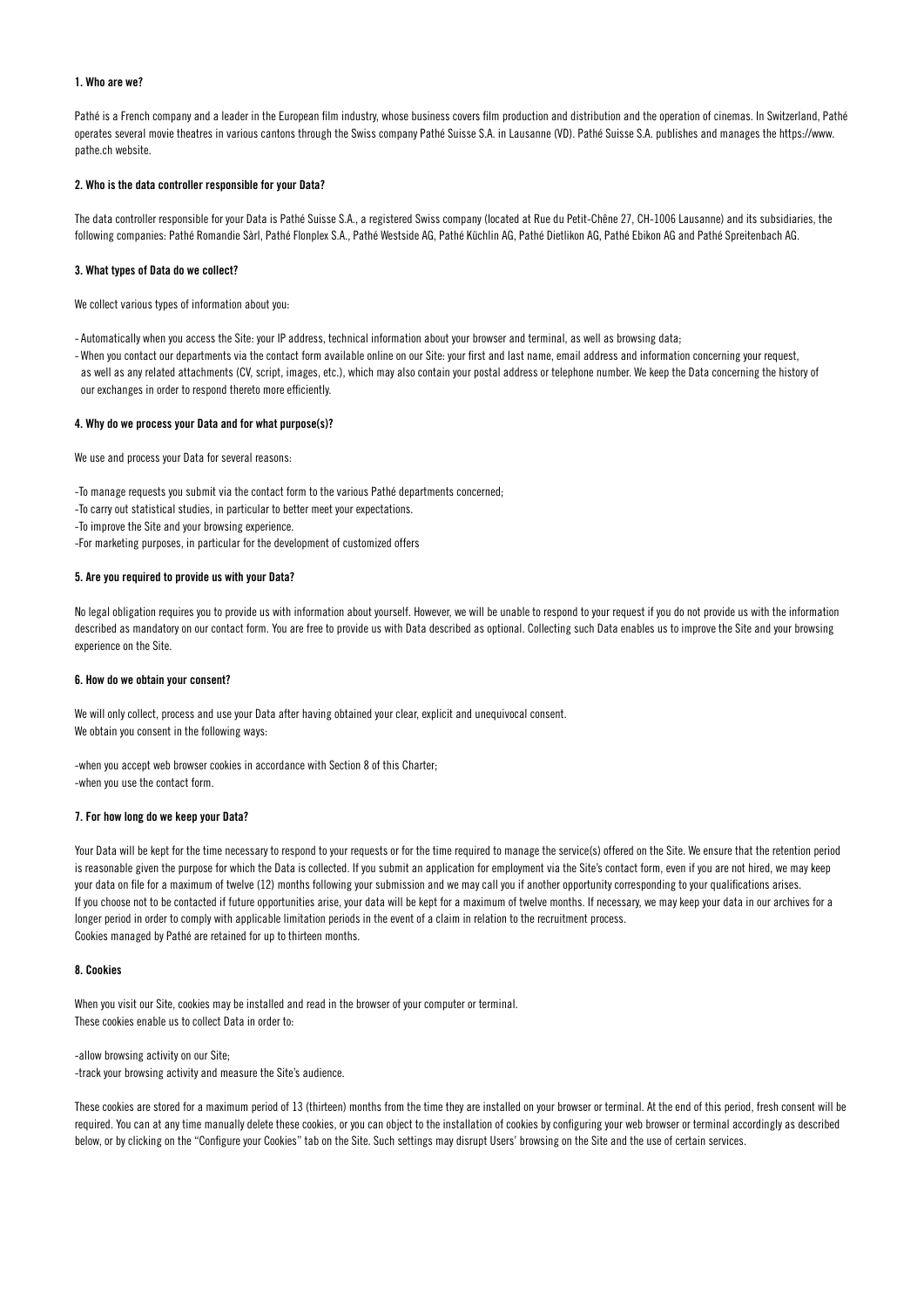| <b>Party responsible</b> | <b>Retention period</b> | <b>Use / Description</b>                                                                                                                                                                                                                                                                                                                                                                                                                                                                                                                                                                                                                                                                                                                                                                                                                                                                         |
|--------------------------|-------------------------|--------------------------------------------------------------------------------------------------------------------------------------------------------------------------------------------------------------------------------------------------------------------------------------------------------------------------------------------------------------------------------------------------------------------------------------------------------------------------------------------------------------------------------------------------------------------------------------------------------------------------------------------------------------------------------------------------------------------------------------------------------------------------------------------------------------------------------------------------------------------------------------------------|
| Mautic                   | 12 months               | Data about visited websites or domains stored by the browser on the<br>user's computer.                                                                                                                                                                                                                                                                                                                                                                                                                                                                                                                                                                                                                                                                                                                                                                                                          |
| Calendly                 | 12 months               | Cookie data. Depending on how you're accessing our services and<br>subject to your opt-out preferences, we may use "Cookies" (a small<br>text file sent by your computer each time you visit our Website,<br>unique to your Calendly account or your browser) or similar<br>technologies to record log data. When we use Cookies, we may use<br>'session' Cookies (that last until you close your browser) or<br>'persistent' Cookies (that last until you or your browser deletes<br>them).                                                                                                                                                                                                                                                                                                                                                                                                     |
| Hotjar                   | 2 months                | We may ask for other personally identifiable information, such as<br>name, email address, and other information about the person or<br>organization they represent, solely for the purpose of providing our<br>software. We temporarily store IP addresses of our customers and<br>users of our software for related performance metrics (i.e., data<br>about how well our software is performing) and to monitor and track<br>application errors. We never access these IP addresses without an<br>operational or security need. We automatically delete these IP<br>addresses within thirty (30) calendar days. We may use personal<br>and other data about our customers and/or users (including<br>demographic data, location data, information about the computer or<br>device used to access our software) to create anonymized and<br>aggregated information and analysis.                |
| Facebook                 | 12 months               | Tracking (e.g. interest/behavior-based profiling, use of cookies),<br>remarketing, visitor action evaluation, interest-based and<br>behavior-based marketing, profiling (creation of user profiles),<br>conversion measurement (measurement of the effectiveness of<br>marketing measures), reach measurement (e.g. access statistics,<br>recognition of returning visitors), targeting (determination of target<br>groups relevant for marketing purposes or other output of content),<br>cross-device tracking (cross-device processing of user data for<br>marketing purposes).                                                                                                                                                                                                                                                                                                               |
| <b>Google Analytics</b>  | 12 months               | Statistical information from Google, Analytics that monitors site<br>traffic.                                                                                                                                                                                                                                                                                                                                                                                                                                                                                                                                                                                                                                                                                                                                                                                                                    |
| <b>Google Analytics</b>  | 24 hours                | Statistical information from Google, Analytics that monitors site<br>traffic.                                                                                                                                                                                                                                                                                                                                                                                                                                                                                                                                                                                                                                                                                                                                                                                                                    |
| LinkedIn                 | 12 months               | As set forth in more detail in the LinkedIn Cookie Policy, we use<br>cookies and similar technologies (e.g., pixels and ad tags) to collect<br>data (e.g., device IDs) to recognize you and your device(s) inside and<br>outside of and across different service(s) and device(s). We also<br>allow certain third parties to use cookies in accordance with our<br>Cookie Policy. If you are outside of Designated Countries, we also<br>collect (or rely on others to collect) information about your device if<br>you have not used our Services (e.g., ad ID, IP address, operating<br>system, and browser data) so that we can provide relevant ads to<br>our members and better understand their effectiveness. You can<br>opt-out of our use of cookies and similar technologies that track<br>your behavior on other websites for targeted advertising and other<br>promotional purposes. |

Cookies are installed either directly by us or by third parties, depending on choices you have previously made on sites managed by third parties.

We inform you that you can also manage cookies by configuring your browser, please consult the corresponding page of your browser. Portable devices operating on Android or iOS operating systems also allow configuration of the cookie settings, please consult the web pages for either Apple (iOS) or your device manufacturer (Android).